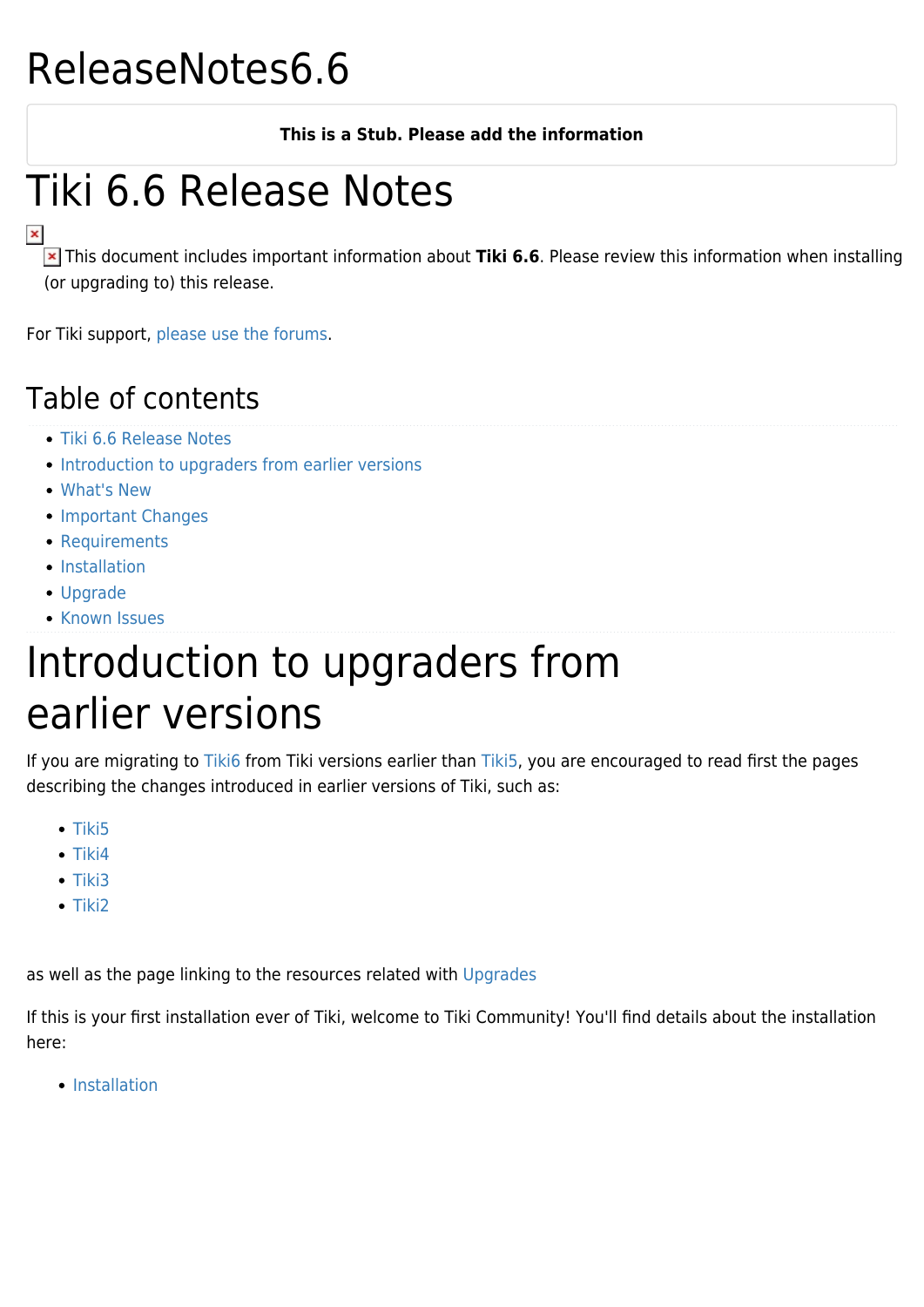# What's New Important Changes Requirements Installation

# Upgrade

The following is list of changes to Tiki files between 6.5 and 6.6 releases:

- A db/tiki-secdb\_6.6\_mysql.sql
- U changelog.txt
- U lang/ca/language.php
- U lang/cn/language.php
- U lang/da/language.php
- U lang/de/language.php
- U lang/es/language.php
- U lang/fi/language.php
- U lang/fr/language.php
- U lang/gl/language.php
- U lang/hu/language.php
- U lang/it/language.php
- U lang/nl/language.php
- U lang/no/language.php
- U lang/ru/language.php
- U lang/sr-latn/language.php
- U lang/sv/language.php
- U lang/tw/language.php
- U lang/vi/language.php
- U lib/setup/twversion.class.php
- U lib/wiki-plugins/wikiplugin\_snarf.php
- U README
- U templates/modules/mod-perspective.tpl
- U templates/tiki-objectpermissions.tpl
- U tiki-switch\_perspective.php
- $A =$  Added,  $U =$  Updated

(tiki-switch\_perspective.php and templates/modules/mod-perspective.tpl updated file properties only)

# Known Issues